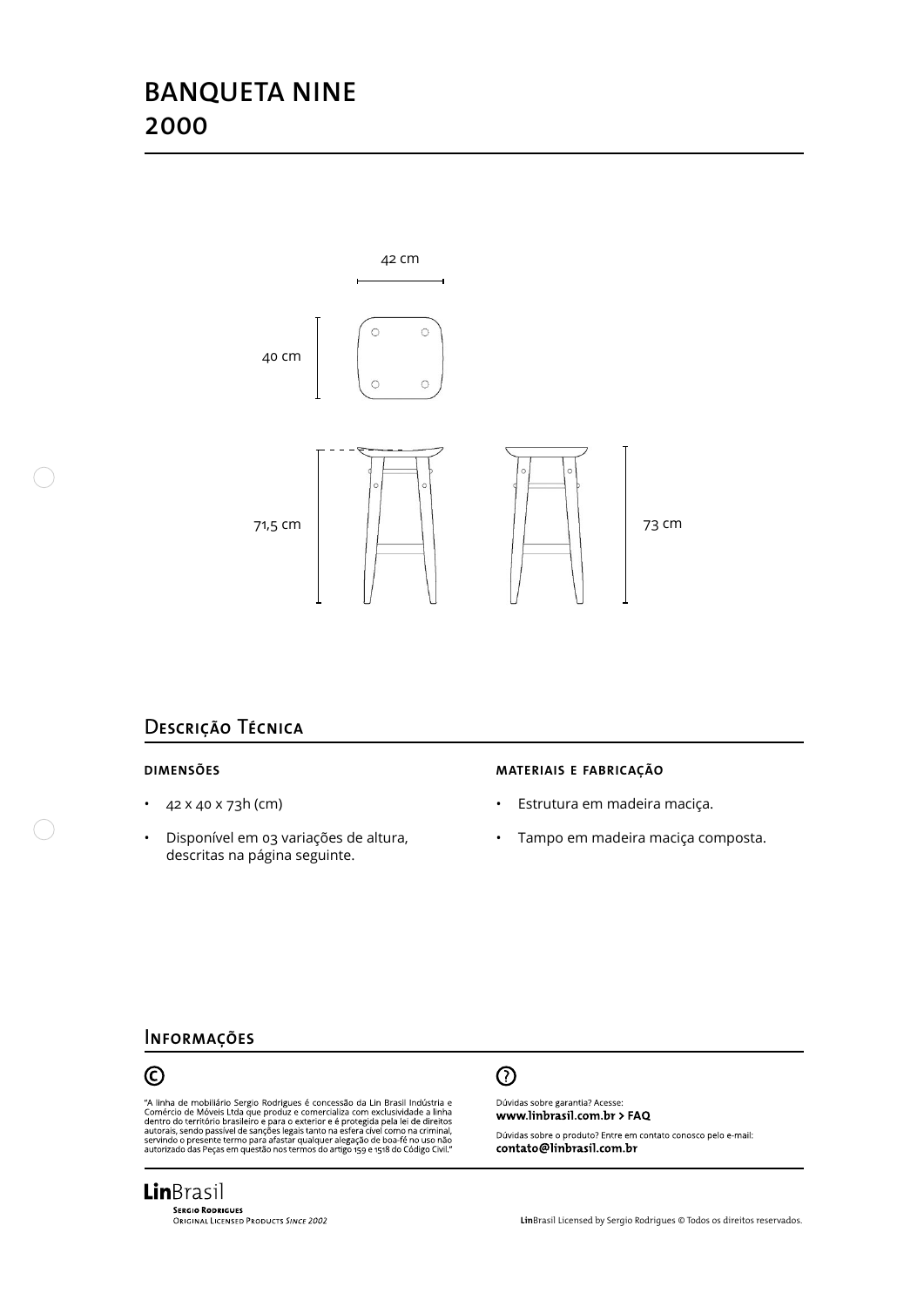# **BANQUETA NINE 2000**



## V**ariações de** T**amanho**

| VARIACÃO A | ٠         | Altura total - 62 cm<br>Altura do assento - 60,5 cm |
|------------|-----------|-----------------------------------------------------|
| VARIAÇÃO B | $\bullet$ | Altura total - 73 cm<br>Altura do assento - 71,5 cm |
| VARIAÇÃO C | ٠         | Altura total - 82 cm<br>Altura do assento - 80,5 cm |

### I**nformações**



"A linha de mobiliário Sergio Rodrigues é concessão da Lin Brasil Indústria e Comércio de Móveis Ltda que produz e comercializa com exclusividade a linha dentro do território brasileiro e para o exterior e é protegida pela



Dúvidas sobre garantia? Acesse: www.linbrasil.com.br > FAQ

Dúvidas sobre o produto? Entre em contato conosco pelo e-mail: contato@linbrasil.com.br

**Lin**Brasil **SERGIO RODRIGUES**<br>ORIGINAL LICENSED PRODUCTS SINCE 2002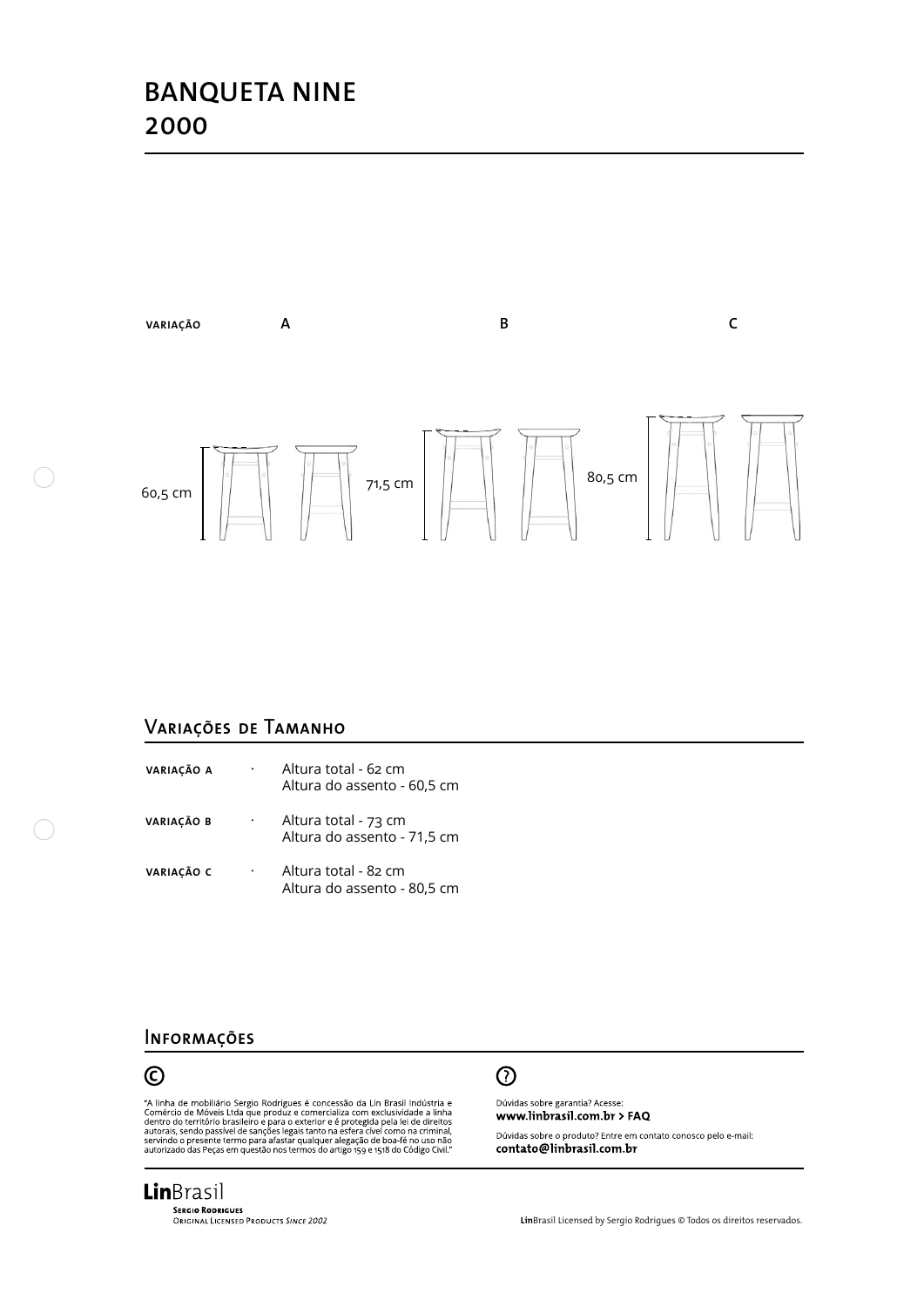# **NINE BAR STOOL 2000**



### P**roduct** I**nfo**

#### **dimensions**

- $42 \times 40 \times 73h$  (cm)
- $16.5''$  x 15.7" x 28.7"h (inches)\*
- • Available in 03 height variations, described on the next page.

#### **product description**

• Solid wood frame and top.

\* The inch measurements are approximate for better picturing the dimensions. Only the centimeters measurements are accurate.

#### I**nfo**

## $\odot$

"This Sergio Rodrigues furniture line is licensed to and commercialized exclusively by LinBrasil Ltda and is protected by patent laws and legal sanctions under both criminal and civil codes. Legal proceedings may be instituted against any parties breaching the rights of LinBrasil."

# $\odot$

For more information on our warranty policy please access: **www.linbrasil.com.br > FAQ** Questions about this product? Please contact us by e-mail:

**contato@linbrasil.com.br**

### **Lin**Brasil **SERGIO RODRIGUES**<br>ORIGINAL LICENSED PRODUCTS SINCE 2002